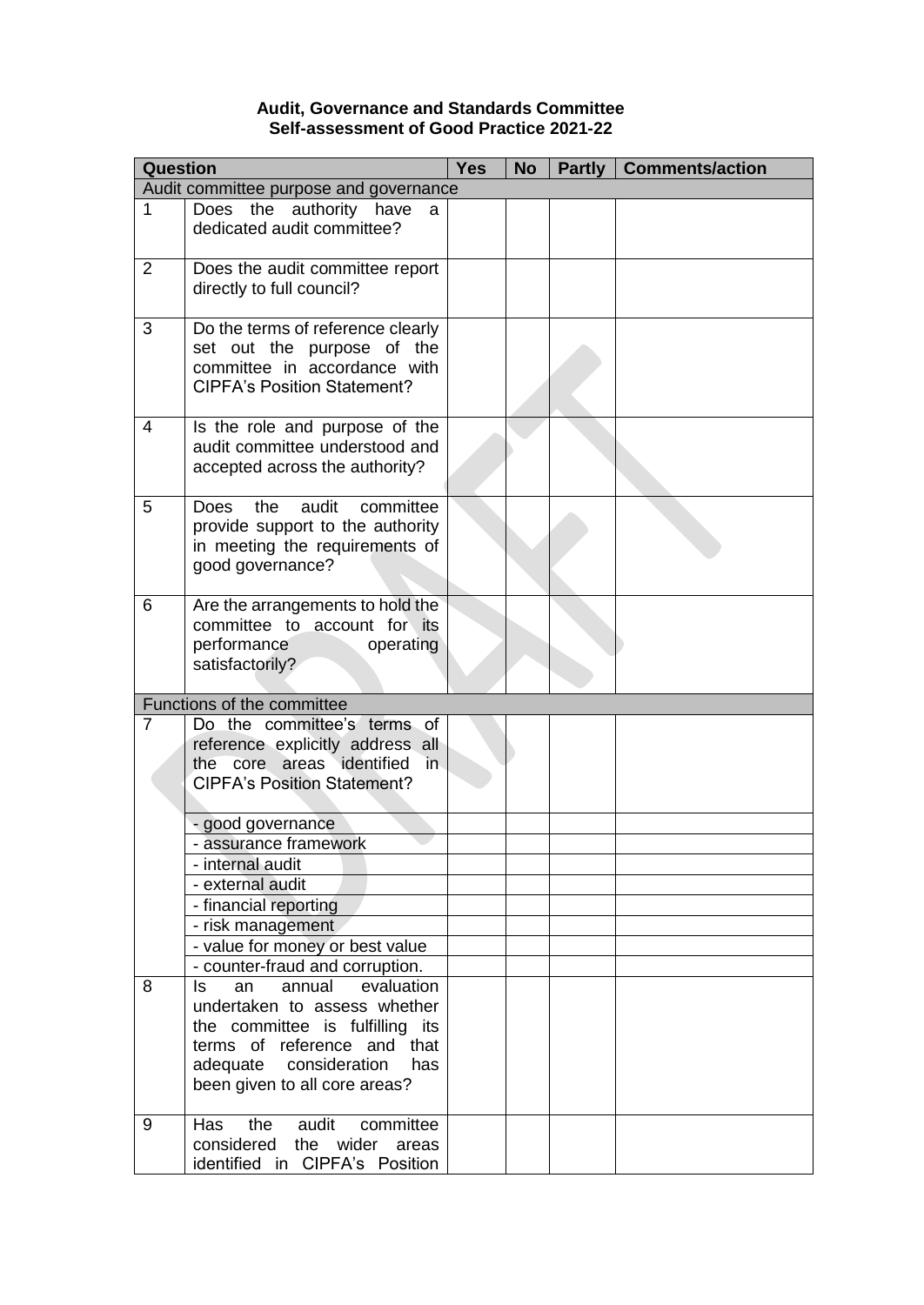| Question |                                                                                                                                                                                                                                                                                                                                                                                                                    | <b>Yes</b> | <b>No</b> | <b>Partly</b> | <b>Comments/action</b> |
|----------|--------------------------------------------------------------------------------------------------------------------------------------------------------------------------------------------------------------------------------------------------------------------------------------------------------------------------------------------------------------------------------------------------------------------|------------|-----------|---------------|------------------------|
|          | Statement and whether it would<br>be appropriate for the committee<br>to undertake them?                                                                                                                                                                                                                                                                                                                           |            |           |               |                        |
|          | considering matters at the<br>request of other committees or<br>statutory officers                                                                                                                                                                                                                                                                                                                                 |            |           |               |                        |
|          | - ethical values                                                                                                                                                                                                                                                                                                                                                                                                   |            |           |               |                        |
| 10       | - treasury management<br>Where coverage of core areas<br>has been found to be limited, are<br>plans in place to address this?                                                                                                                                                                                                                                                                                      |            |           |               |                        |
| 11       | Has the committee maintained<br>its non-advisory role by not<br>taking on any decision-making<br>powers that are not in line with its<br>purpose?                                                                                                                                                                                                                                                                  |            |           |               |                        |
|          | Membership and support                                                                                                                                                                                                                                                                                                                                                                                             |            |           |               |                        |
| 12       | Has an effective audit committee<br>structure and composition of the<br>committee been selected? This<br>should include:<br>the<br>from<br>separation<br>executive<br>appropriate<br>mix<br>of<br>an<br>knowledge and skills among<br>the membership<br>a size of committee that is<br>not unwieldy<br>where<br>independent<br>members are used, that they<br>have been appointed using<br>an appropriate process. |            |           |               |                        |
| 13       | Does the chair have appropriate<br>knowledge and skills?                                                                                                                                                                                                                                                                                                                                                           |            |           |               |                        |
| 14       | Are arrangements in place to<br>support the committee<br>with<br>briefings and training                                                                                                                                                                                                                                                                                                                            |            |           |               |                        |
| 15       | Has the membership of the<br>committee<br>been<br>assessed<br>against the core knowledge and<br>skills framework and found to be<br>satisfactory?                                                                                                                                                                                                                                                                  |            |           |               |                        |
| 16       | Does the committee have good<br>working relations with key people<br>organisations, including<br>and<br>external audit, internal audit and<br>the chief financial officer?                                                                                                                                                                                                                                         |            |           |               |                        |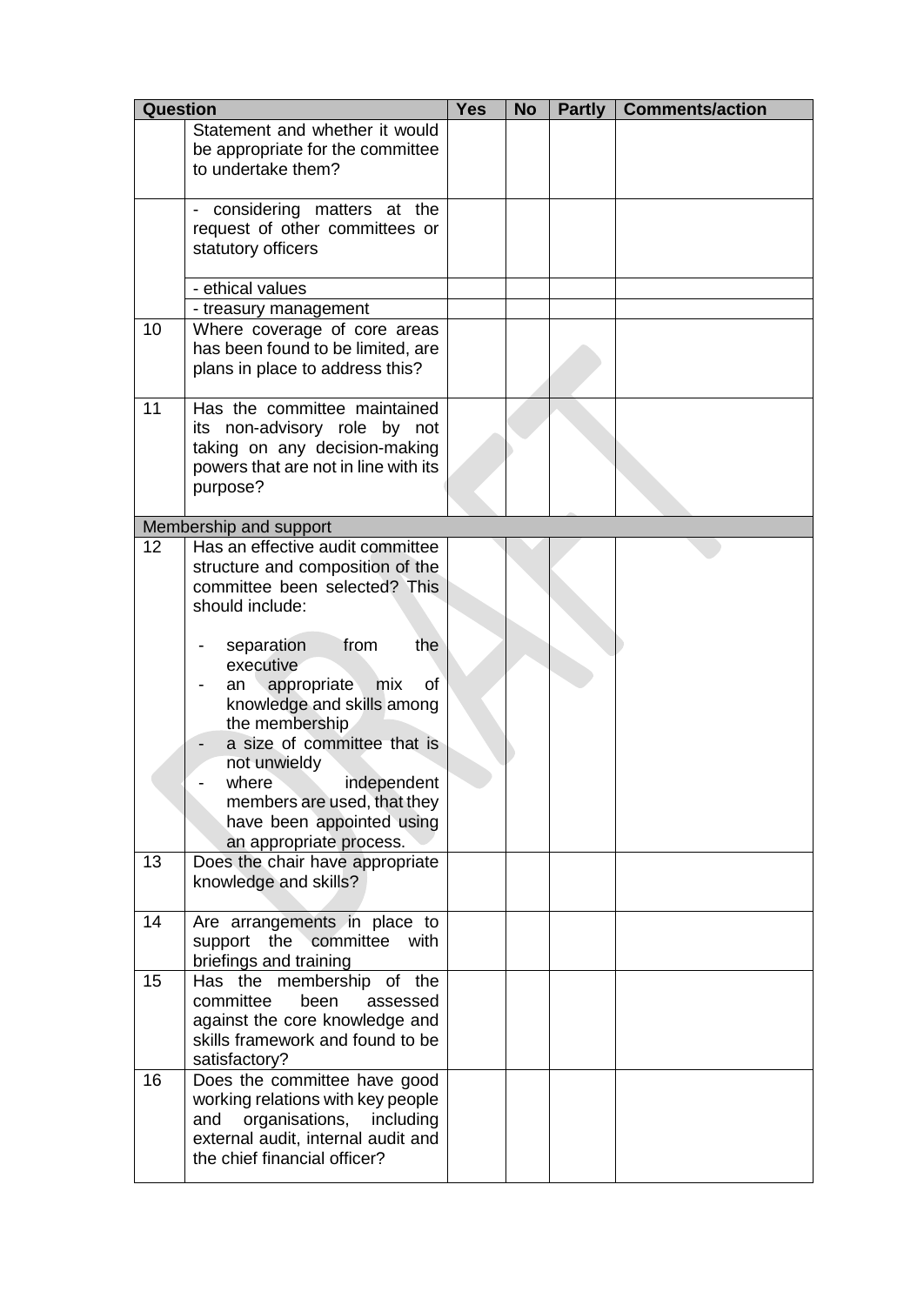| <b>Question</b> |                                                                                                                                   | <b>Yes</b> | <b>No</b> | <b>Partly</b> | <b>Comments/action</b> |
|-----------------|-----------------------------------------------------------------------------------------------------------------------------------|------------|-----------|---------------|------------------------|
| 17              | adequate secretariat<br>and<br>ls.<br>administrative support to the<br>committee provided?                                        |            |           |               |                        |
|                 | Effectiveness of the committee                                                                                                    |            |           |               |                        |
| 18              | Has the committee obtained<br>feedback on its performance<br>from those interacting with the<br>committee or relying on its work? |            |           |               |                        |
| 19              | Has the committee evaluated<br>whether and how it is adding<br>value to the organisation?                                         |            |           |               |                        |
| 20              | Does the committee have an<br>action plan to improve any areas<br>of weakness?                                                    |            |           |               |                        |

## **Standards**

*This section is not part of the checklist provided by CIPFA, but has been included by officers in order to assess the standards role of the committee which was constituted into the audit and governance committee in May 2016.*

| Governance and standards |                                                                                                                                                                                                                                    | Yes | <b>No</b> | Partly |  |
|--------------------------|------------------------------------------------------------------------------------------------------------------------------------------------------------------------------------------------------------------------------------|-----|-----------|--------|--|
| 21                       | Has<br>the committee<br>advised<br>council<br>the<br>monitoring,<br>on.<br>adoption or revision<br>of the<br>member code<br>of<br>conduct,<br>member and officer protocol and<br>communications protocol<br><b>as</b><br>required? |     |           |        |  |
| 22                       | Has the committee monitored<br>and advised on training for all<br>members, including co-opted and<br>parent governor representatives?                                                                                              |     |           |        |  |
| 23                       | Has the committee dealt with any<br>standards complaints referred to<br>it (as required)?                                                                                                                                          |     |           |        |  |
| 24                       | Has the<br>committee received<br>reports on unlawful expenditure<br>(as required)?                                                                                                                                                 |     |           |        |  |
| 25                       | Has the committee established<br>sub-committees for misconduct<br>and the consideration of civic<br>awards?                                                                                                                        |     |           |        |  |
| 26                       | Has the committee considered<br>withholding<br>allowances<br>from                                                                                                                                                                  |     |           |        |  |